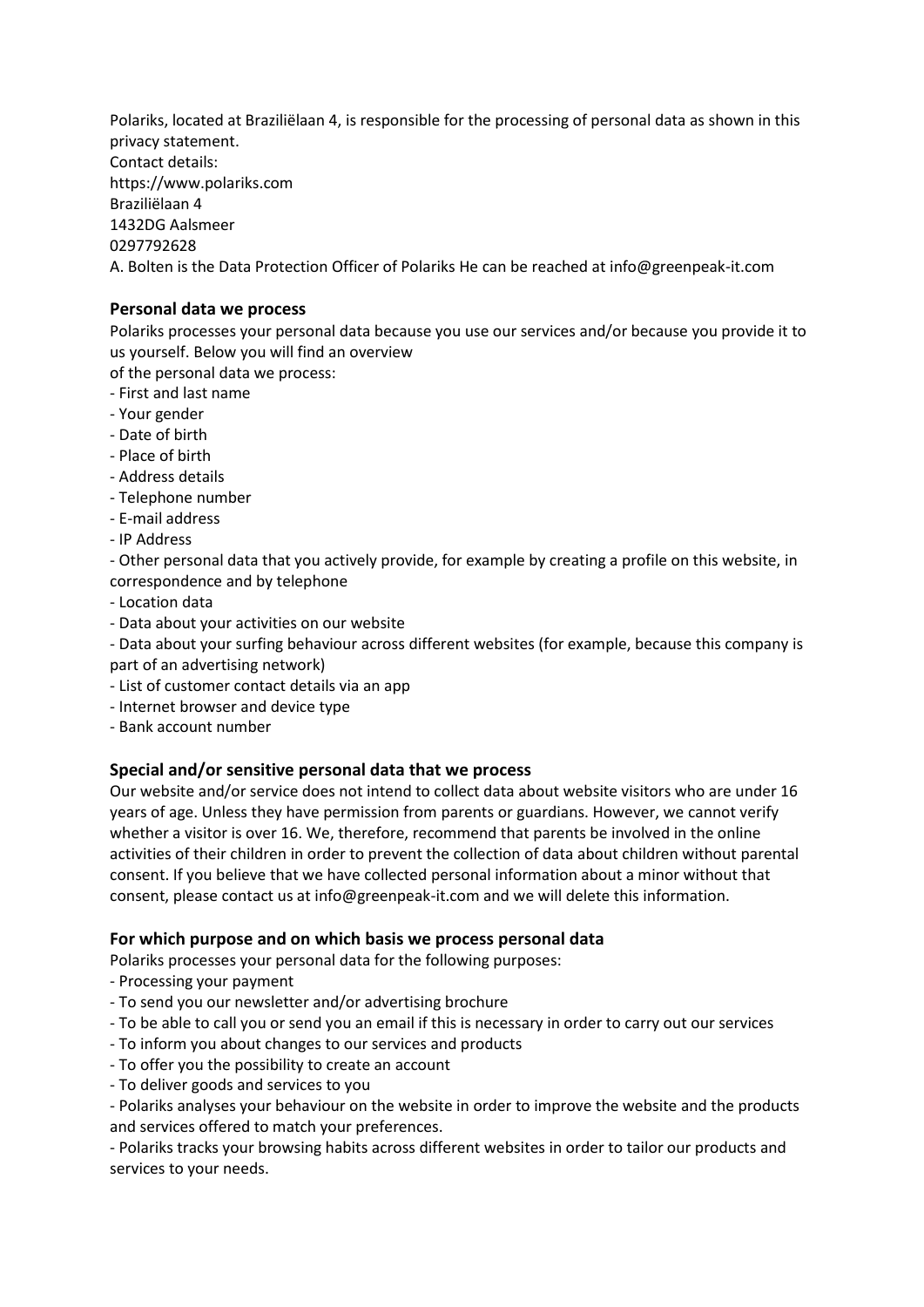- Polariks also processes personal data if we are legally obliged to do so, such as data we need for our tax return.

#### **Automated decision making**

Polariks makes #responsibility decisions about matters which could have a significant impact on individuals, based on automated processing. It These are decisions which are made by computer programs or systems, without the intervention of a human being (for example an employee of Polariks). is involved. Polariks uses the following computer programs or systems: #use\_explanation

#### **How long do we keep personal data**

Polariks will not store your personal data longer than is strictly necessary to achieve the purposes for which your data is collected. We use the following retention periods for the following (categories) of personal data: #retention\_period

#### **Sharing personal data with third parties**

Polariks will not sell your information to third parties and will only provide it if necessary for the execution of our agreement with you or to comply with a legal obligation. to comply with a legal obligation. With companies who process your data on our behalf, we will sign a processor's agreement in order to ensure the same level of security and confidentiality of your data. Polariks remains responsible for this processing.

#### **Cookies or similar techniques we use**

Polariks only uses technical and functional cookies. And analytical cookies that do not infringe on your privacy. A cookie is a small text file that will be stored on your computer, tablet or smartphone when you visit this website for the first time. The cookies we use are necessary for the technical operation of the website and your convenience. They ensure that the website works properly and remember, for example, your preferences. They also allow us to optimize our website. You can disable cookies by configuring your internet browser so that it does not store cookies anymore. it will no longer store cookies. In addition, you can delete all information previously stored using your browser settings.

#### **Reviewing, modifying or deleting data**

You have the right to view, correct or delete your personal data. In addition, you have the right to withdraw your possible consent for the data processing or to object to the processing of your personal data by Polariks and you have the right to

data portability. This means that you can request us to send the personal data that we have in a computer file to you or another party designated by you. to you or another organization named by you. You can request access to, correction, deletion, data transfer of your personal data or request to withdraw your consent or object to the processing of your personal data to [info@greenpeak-it.com.](mailto:info@greenpeak-it.com) To make sure that the request for inspection was made by you, we ask you to send a copy of your proof of identity with the request. Please include in this copy your passport photo, MRZ (machine readable zone, the strip with numbers at the bottom of the passport), passport number and Citizen Service Number (BSN) black. This is to protect your privacy. We will respond to your request as soon as possible but within four weeks. Polariks would also like to point out that you have the possibility to submit a complaint to the national supervisory authority, the Autoriteit Persoonsgegevens. You can do so via the following link: https://autoriteitpersoonsgegevens.nl/nl/contact-met-de-autoriteitpersoonsgegevens/tip-ons

#### **How we protect personal data**

Polariks takes the protection of your data seriously and takes appropriate measures to prevent misuse, loss, unauthorized access, unwanted disclosure and unauthorized modification. If you have